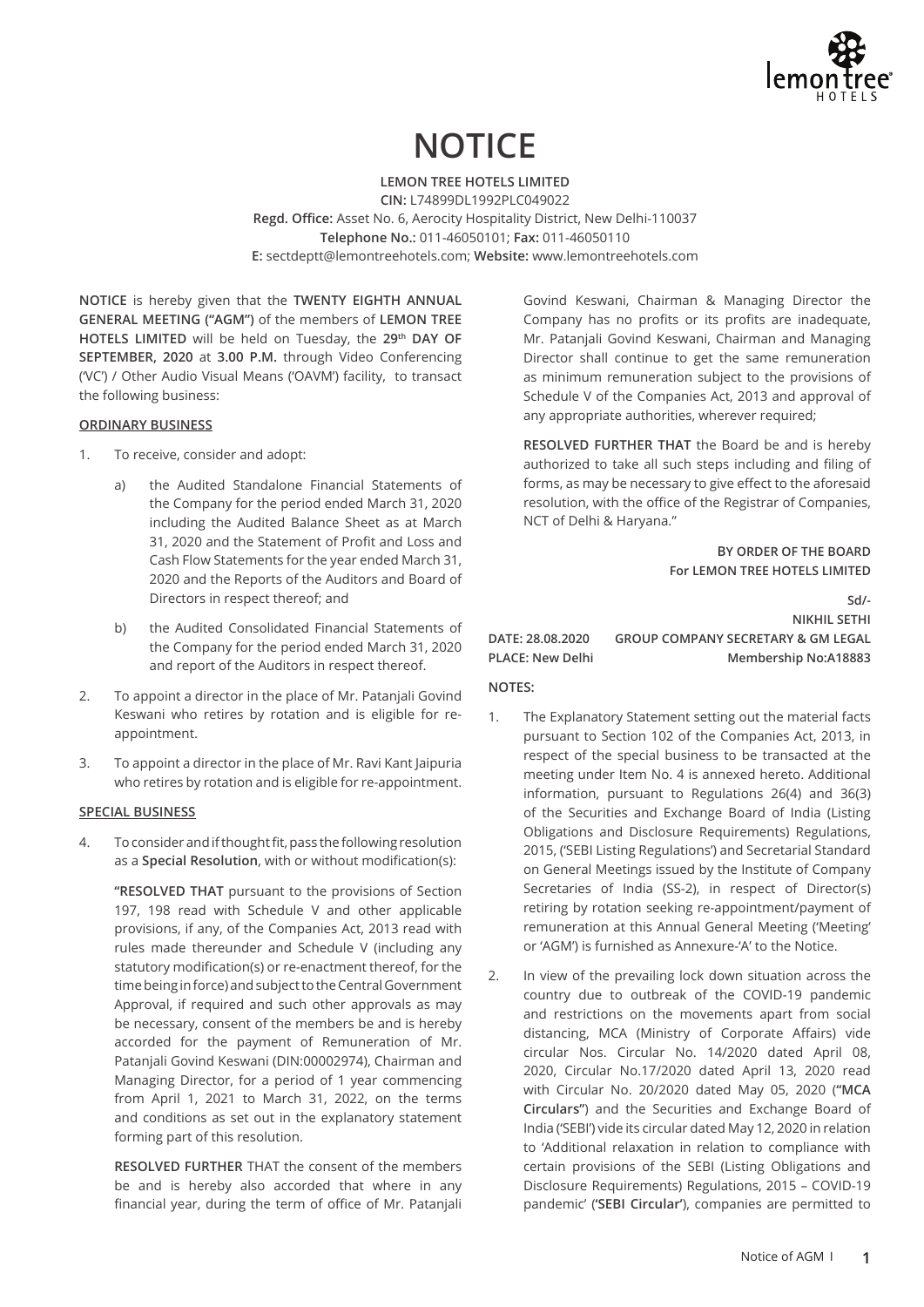hold their AGM through VC/OVAM for the calendar year 2020, without the physical presence of members at a common venue.

- 3. In compliance with applicable provisions of the Companies Act, 2013 read with aforesaid MCA circulars and SEBI Circulars, the 28th AGM of the company being conducted through VC / OAVM herein after called as "AGM". The deemed venue for the meeting shall be the registered office of the Company.
- **4. PURSUANT TO PROVISIONS OF THE ACT, A MEMBER ENTITLED TO ATTEND AND VOTE AT THE AGM IS ENTITLED TO APPOINT A PROXY TO ATTEND AND VOTE AT THE MEETING ON HIS/HER BEHALF AND THE PROXY NEED NOT BE A MEMBER OF THE COMPANY. SINCE THIS AGM IS BEING HELD PURSUANT TO THE MCA CIRCULARS AND SEBI CIRCULAR THROUGH VC/OAVM, THE REQUIREMENT OF PHYSICAL ATTENDANCE OF MEMBERS HAS BEEN DISPENSED WITH. ACCORDINGLY, IN TERMS OF THE MCA CIRCULARS AND SEBI CIRCULAR, THE FACILITY FOR APPOINTMENT OF PROXIES BY THE MEMBERS WILL NOT BE AVAILABLE FOR THIS AGM AND HENCE THE PROXY FORM, ROUTE MAP AND ATTENDANCE SLIP ARE NOT ANNEXED TO THIS NOTICE.**
- 5. The Attendance of the Members (members logins) attending the AGM will be counted for the purpose of reckoning the quorum under Section 103 of the Companies Act, 2013.
- 6. Institutional / Corporate Shareholders (i.e. other than individuals / HUF, NRI, etc.) are requested to send a scanned copy (PDF/JPG Format) of its Board or governing body Resolution/Authorization etc., authorizing its representative to attend the AGM through VC / OAVM on its behalf and to vote through remote e-voting, to the Scrutinizer Mr. Prakash Verma, Company Secretary in Whole Time Practice (email:info@TGLadvisors.com) with a copy marked to the evoting@nsdl.co.in.
- 7. In case of joint holders, only such joint holder whose name appeared as the first holder as per the Register of Members will be entitled to vote.
- 8. The Notice of AGM and Annual Report will be sent to those Members / beneficial owners whose name will appear in the Register of Members / list of beneficiaries received from the Depositories as on Friday, 28th August, 2020.
- 9. In line with the MCA Circular May 5, 2020 and SEBI circular dated May 12, 2020, the Notice calling the AGM alongwith the Annual Report is being sent only through electronic mode to those members whose email addresses are registered with the Company/Depositories. The members further note that notice of AGM and Annual Report has been uploaded on the website of the Company at www. lemontreehotels.com. The Notice can also be accessed

from the websites of the Stock Exchanges i.e. BSE Limited and National Stock Exchange of India Limited at www.bseindia.com and www.nseindia.com respectively. The Notice is also available on the website of NSDL at www.evoting.nsdl.com.

10. Process for those Shareholders whose email address are not registered with the Company / Depositories, for procuring user id and password and registration of e-mail address for e-voting for the resolutions set out in this Notice:

# **Physical Holding**

Send a request to KFin Technologies Private Limited (formerly Karvy Fintech Private Limited), Registrar and Share Transfer Agent at einward.ris@kfintech.com providing your name, folio no., scanned copy of the share certificate (front and back), self-attested scanned copy of PAN card and self-attested scanned copy of Aadhar Card, for registering e-mail address.

## **Demat Holding**

Please contact your DP and register your e-mail address in your demat account, as per the process advised by your DP.

- 11. All the documents referred to in the accompanying Notice and Explanatory Statements, shall be available for inspection through electronic mode, basis the request being sent to sectdeptt@lemontreehotels.com.
- 12. The Register of Directors and Key Managerial Personnel and their shareholding maintained under Section 170 of the Act, the Register of Contracts or arrangements in which Directors are interested under Section 189 of the Act and Certificate from Statutory Auditors of the Company certifying that Krizm Hotels Private Limited Employee Stock Option Scheme 2006 of the Company is being implemented in accordance with the Securities and Exchange Board of India (Share Based Employee Benefits) Regulations, 2014 will be available electronically for inspection by the Members on the website of the Company at www.lemontreehotels.com during the time of the AGM.
- 13. Members desiring any information/clarification on the accounts or any matter to be placed at the AGM are requested to write to the Company at sectdeptt@ lemontreehotels.com mentioning their name, DP ID and Client ID/folio number and mobile number at least seven days in advance, to reply to the queries. Members desiring to seek information/clarification during the AGM on the accounts or any matter to be placed at the AGM may ask through the chat box facility provided by NSDL.
- 14. Members are requested to note that KFin Technologies Private Limited having its office at Selenium Tower B, Plot No. 31 & 32, Gachibowli Financial District, Nanakramguda,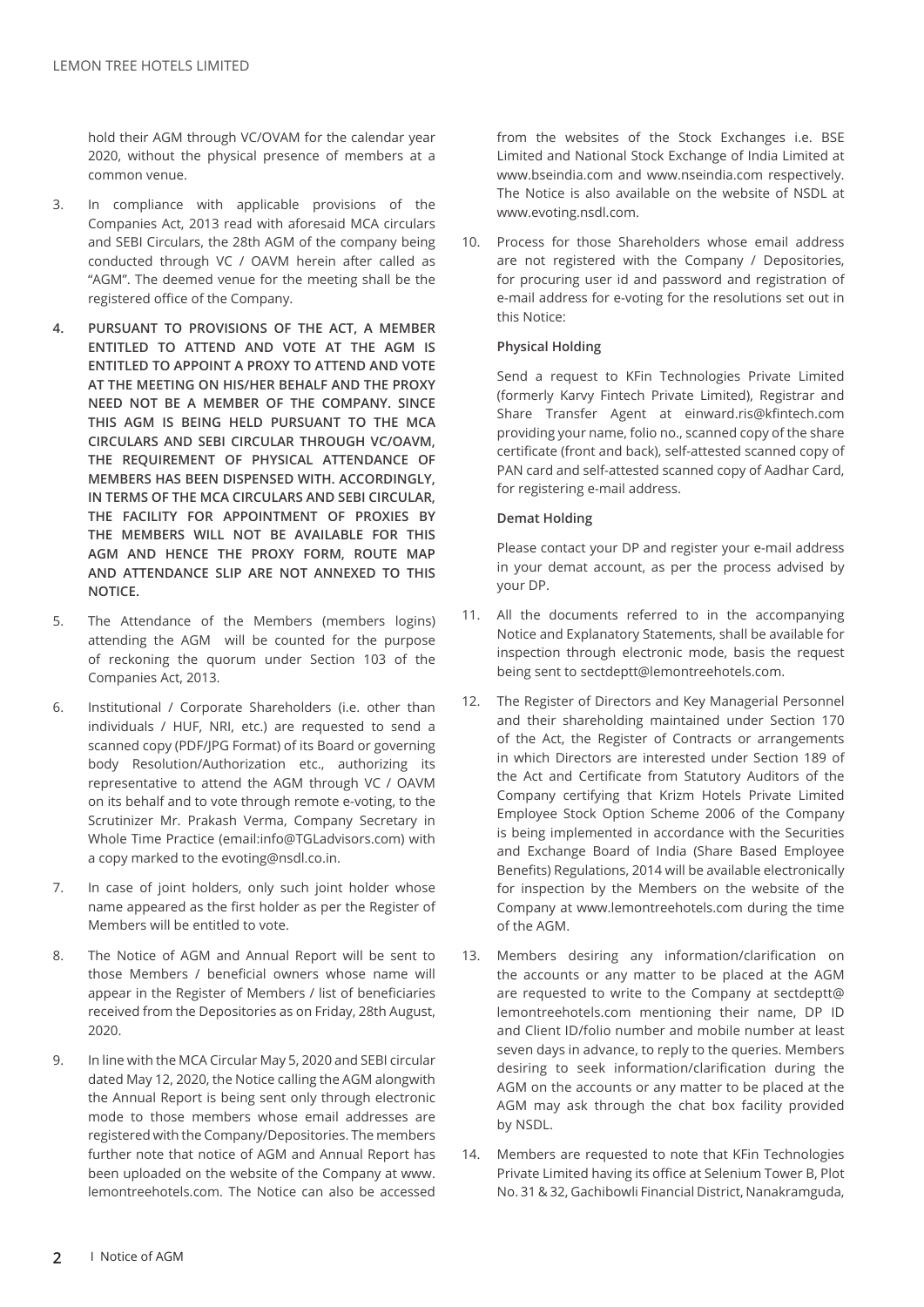Hyderabad - 500 032, is the Registrar and Share Transfer Agent to manage the work related to shares held in physical and dematerialized form.

- 15. As per Regulation 40 of the SEBI Listing Regulations, as amended, securities of the listed companies can be transferred only in dematerialised form with effect from April 1, 2019, except in case of request received for transmission or transposition of securities. In view of this and to eliminate all risks associated with physical shares and for ease of portfolio management, Members holding shares in physical form are requested to consider converting their holdings to dematerialised form.
- 16. To prevent fraudulent transactions, Members are requested to exercise due diligence and immediately notify to the RTA any change in their address and/or bank mandate in respect of shares held in physical form and to their DPs in respect of shares held in the dematerialized form. Members are also advised not to leave their demat account(s) dormant for long. Periodic statement of holdings should be obtained from the concerned DP and holdings should be verified.
- 17. The Securities and Exchange Board of India (SEBI) has mandated the submission of Permanent Account Number (PAN) by every participant in securities market. Member(s) holding shares in electronic form are, therefore, requested to submit the PAN to their Depository Participants with whom they are maintaining their demat accounts. Members holding shares in physical form can submit their PAN details to the Company/RTA.
- 18. Pursuant to Section 72 of the Act, member(s) of the Company may nominate a person in whom the shares held by him/them shall vest in the event of his/ their unfortunate death. Member(s) holding shares in physical form may file nomination in the prescribed Form SH-13 with the Company's Registrar and Transfer Agent (RTA). In respect of shares held in dematerialized form, the nomination form may be filed with the respective Depository Participant.
- 19. The voting rights of Member(s) shall be in proportion to their shares in the paid up equity share capital of the Company as on the cut-off date i.e. September 22, 2020. A person whose name is recorded in the register of members or in the register of beneficial owners maintained by the depositories as on the cut-off date, i.e. September 22, 2020 only shall be entitled to avail the facility of remote e-voting. A person who is not a Member as on the cut-off date should treat this Notice of AGM for information purpose only.
- 20. Any person, who acquires shares of the Company and becomes a Member of the Company after sending of the Notice and holding shares as of the cut-off date i.e Tuesday, 22nd September, 2020, may obtain the login ID and password by sending a request at evoting@nsdl.co.in
- **21. INSTRUCTION FOR REMOTE E-VOTING AND JOINING THE AGM ARE AS FOLLOWS:**
	- **A. PROCESS AND MANNER FOR VOTING THROUGH ELECTRONIC MEANS**
	- i) Pursuant to the provisions of Section 108 of the Companies Act, 2013 read with Rule 20 of the Companies (Management and Administration) Rules, 2014 (as amended) and Regulation 44 of SEBI (Listing Obligations & Disclosure Requirements) Regulations 2015 (as amended) and MCA Circulars, the Members are provided with the facility to cast their vote electronically, through the e-voting services provided by NSDL, on all the resolutions set forth in this Notice.
	- ii) Members may cast their votes on electronic voting system from any place (remote e-voting). The remote e-voting period commences on 24th September, 2020 (9:00 a.m. IST) and ends on 28th September, 2020 (5:00 p.m. IST). During this period, Members holding shares either in physical form or in dematerialized form, as on Tuesday, 22nd September, 2020 i.e. cutoff date, may cast their vote electronically. The e-voting module shall be disabled by NSDL for voting thereafter. Once the vote on a resolution is cast by the Member, the Member shall not be allowed to change it subsequently.
	- iii) Members attending the AGM who have not cast their vote by remote e-voting shall be eligible to cast their vote through e-voting during the AGM. The Members who have cast their vote by remote e-voting prior to the AGM may also attend/ participate in the AGM through VC / OAVM but shall not be entitled to cast their vote again.
	- iv) The remote evoting module on the day of AGM shall be disabled by NSDL for voting 15 minutes after the conclusion of the AGM.
	- **B. INSTRUCTIONS FOR MEMBERS FOR ATTENDING THE AGM THROUGH VC/OAVM AND REMOTE E-VOTING (BEFORE AND DURING THE AGM) ARE AS UNDER:**
	- i) The Members will be provided with a facility to attend the AGM through VC/OAVM through the NSDL e-voting system and they may access the same at https://www.evoting.nsdl.com under the Shareholders/Members login by using the remote e-voting credentials, where the EVEN of the Company i.e. 114011 will be displayed. On clicking this link, the Members will be able to attend and participate in the proceedings of the AGM. Please note that the Members who do not have the User ID and Password for e-voting or have forgotten the User ID/Password may retrieve the same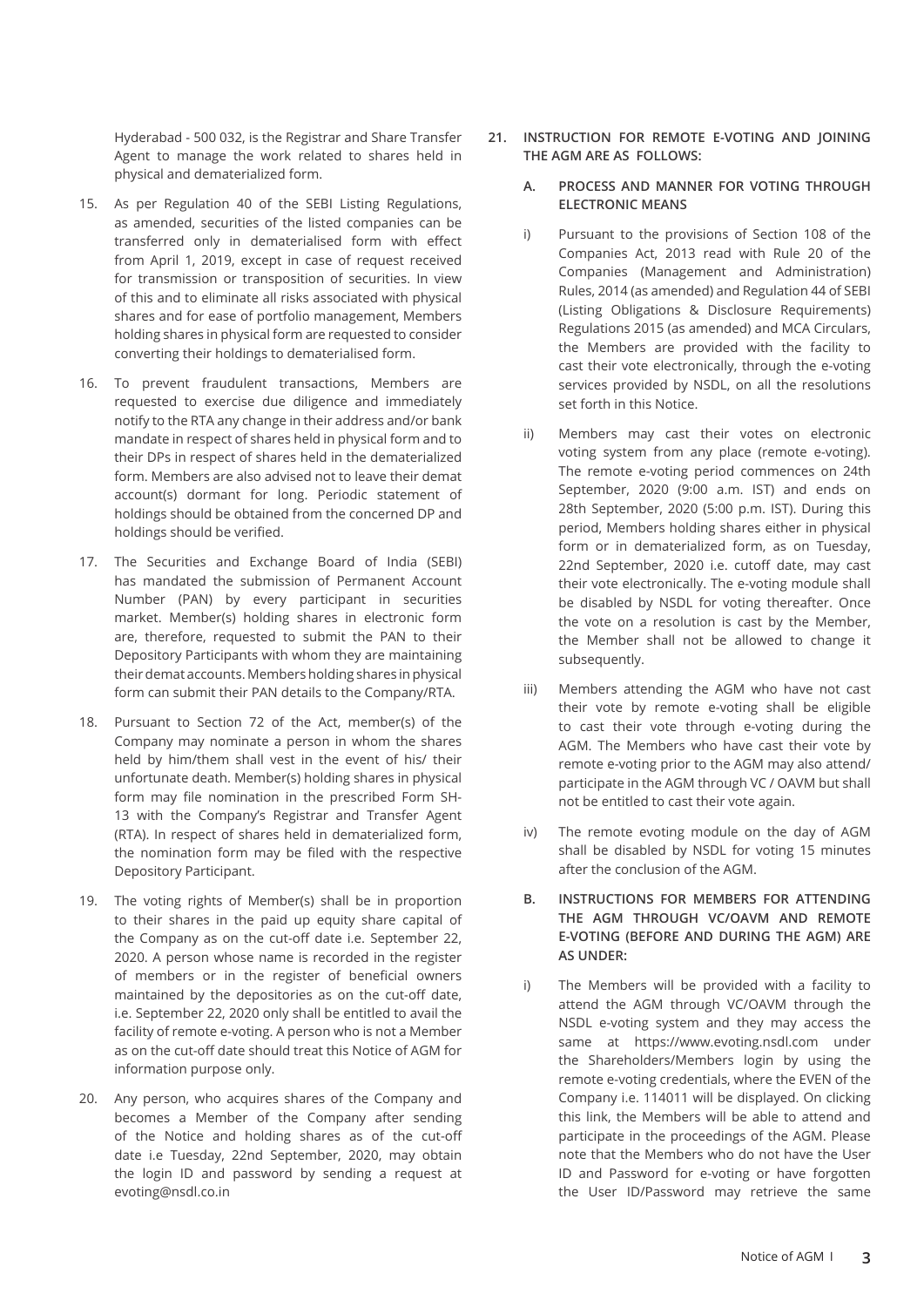by following the remote e-voting instructions mentioned below to avoid last minute rush. Further, Members may also use the OTP-based login for logging into the e-voting system of NSDL.

- ii) Members can join the AGM in the VC/OAVM mode 30 minutes before the commencement of the meeting and 15 minutes after the sheduled time of the commencement of the meeting by following the procedure mentioned in the notice.
- iii) Members may join the Meeting through Laptops, Smartphones, Tablets and iPads for better experience. Further, Members will be required to use Internet with a good speed to avoid any disturbance during the Meeting. Members will need the latest version of Chrome, Safari, Internet Explorer 11, MS Edge or Firefox. Please note that participants connecting from Mobile Devices or Tablets or through Laptops connecting via mobile hotspot may experience Audio/Video loss due to fluctuation in their respective network. It is therefore recommended to use stable Wi-Fi or LAN connection to mitigate any glitches.
- iv) Members are requested to submit their questions in advance with respect to the Accounts or the business to be transacted at the AGM. These queries may be submitted from their registered e-mail address, mentioning their name, DP ID and Client ID/folio number and mobile number, to reach the Company's e-mail address at sectdeptt@ lemontreehotels.com before 3.00 p.m. (IST) on Tuesday, September 22, 2020.
- v) Members who need assistance before or during the AGM, can contact NSDL on evoting@nsdl.co.in /1800-222-990 or contact Ms. Soni Singh, Assistant Manager – NSDL at SoniS@nsdl.co.in/022-24994360 or Mr. Amit Vishal, Senior Manager – NSDL at amitv@nsdl.co.in/022-24994553.

## **C. THE INSTRUCTIONS FOR REMOTE E-VOTING BEFORE/ DURING THE AGM**

The instructions for remote e-voting before the AGM are as under:

The way to vote electronically on NSDL e-voting system consists of 'Two Steps' which are mentioned below:

**Step 1: Log-in to NSDL e-voting system at** https://www.evoting.nsdl.com/

#### **How to Log-in to NSDL e-voting website?**

1. Visit the e-voting website of NSDL. Open web browser by typing the following URL: https://www. evoting.nsdl.com/ either on a Personal Computer or on a mobile.

- 2. Once the home page of e-voting system is launched, click on the icon 'Login' which is available under 'Shareholder' section.
- 3. A new screen will open. You will have to enter your User ID, your Password and a Verification Code as shown on the screen.

Alternatively, if you are registered for NSDL eservices i.e. IDEAS, you can log-in at https:// eservices.nsdl.com/ with your existing IDEAS login. Once you log-in to NSDL eservices after using your log-in credentials, click on e-voting and you can proceed to **Step 2 i.e. Cast your vote electronically**.

4. Your User ID details are given below:

Manner of holding shares i.e. Demat (NSDL or CDSL) or Physical Your User ID is: a) For Members who hold shares in demat account with NSDL. 8 Character DP ID followed by 8 Digit Client ID For example, if your DP ID is IN300\*\*\* and Client ID is 12\*\*\*\*\*\* then your user ID is IN300\*\*\*12\*\*\*\*\*\*. b) For Members who hold shares in demat account with CDSL. 16 Digit Beneficiary ID For example, if your Beneficiary ID is 12\*\*\*\*\*\*\*\*\*\*\*\*\*\* then your user ID is 12\*\*\*\*\*\*\*\*\*\*\*\*\*\* c) For Members holding shares in Physical Form. EVEN Number followed by Folio Number registered with the Company For example, if folio number is K\*\*\*\*\*\*\*\* and EVEN is 114011 then user ID is 114011kz\*\*\*\*

- 5. Your password details are given below:
- (a) If you are already registered for e-voting, then you can use your existing password to login and cast your vote.
- (b) If you are using NSDL e-voting system for the first time, you will need to retrieve the 'initial password' which was communicated to you. Once you retrieve your 'initial password', you need to enter the 'initial password' and the system will force you to change your password.
- (c) How to retrieve your 'initial password'?
	- (i) If your e-mail ID is registered in your demat account or with the Company, your 'initial password' is communicated to you on your e-mail ID. Open the e-mail sent to you by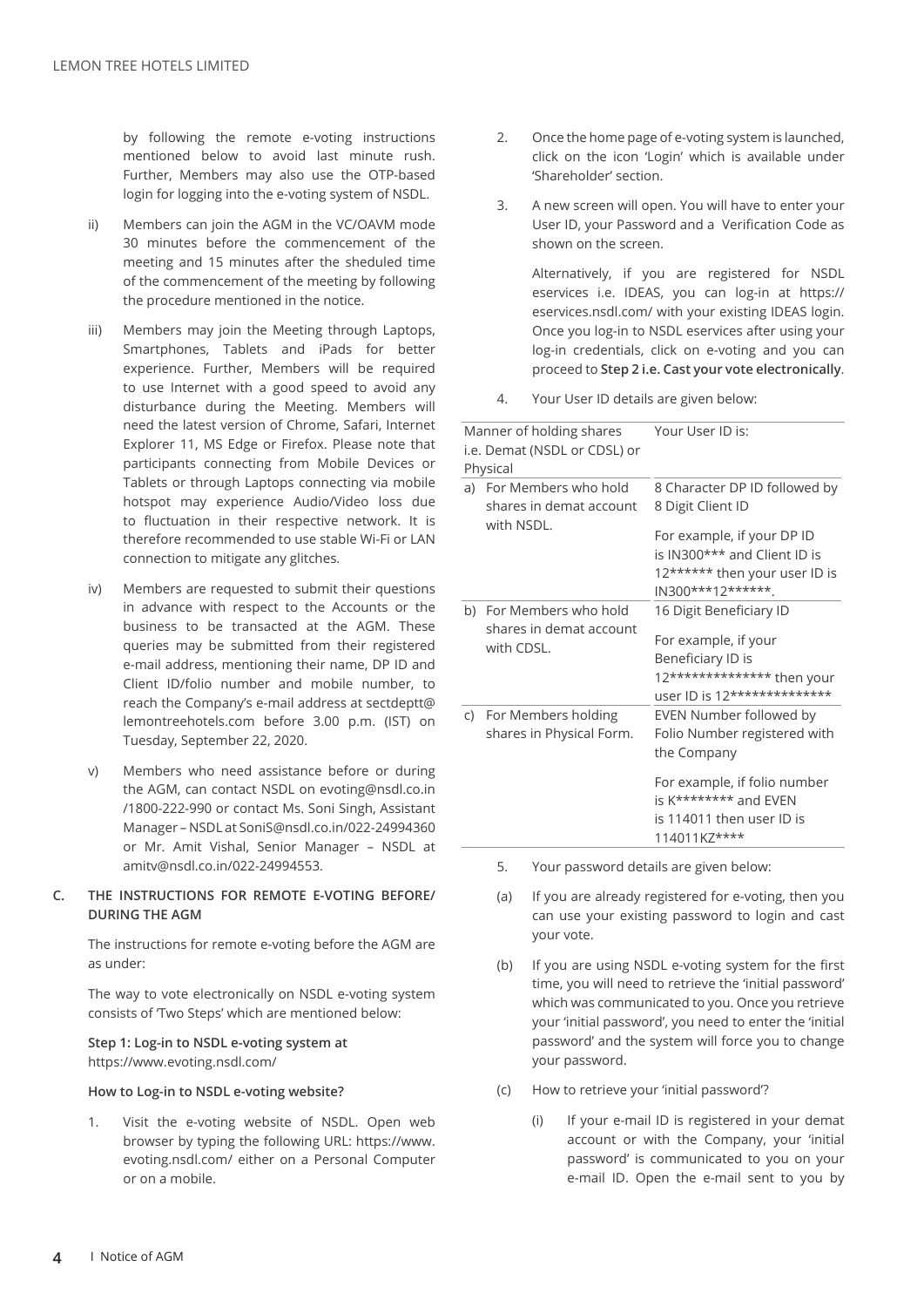NSDL and open the attachment i.e. a .pdf file. The password to open the .pdf file is your 8 digit client ID for NSDL account, last 8 digits of client ID for CDSL account or folio number for shares held in physical form. The .pdf file contains your 'User ID' and your 'initial password'.

- (ii) If your e-mail ID is not registered, please follow steps mentioned in process for those shareholders whose e-mail ids are not registered.
- 6. If you are unable to retrieve or have not received the 'Initial password' or have forgotten your password:
- (a) Click on 'Forgot User Details/Password?' (If you are holding shares in your demat account with NSDL or CDSL) option available on www.evoting.nsdl.com
- (b) Click on 'Physical User Reset Password?' (If you are holding shares in physical mode) option available on www.evoting.nsdl.com
- (c) If you are still unable to get the password by aforesaid two options, you can send a request at evoting@nsdl.co.in mentioning your demat account number/folio number, your PAN, your name and your registered address.
- (d) Members can also use the OTP (One Time Password) based login for casting the votes on the e-voting system of NSDL.
- 7. After entering your password, tick on Agree to 'Terms and Conditions' by selecting on the check box.
- 8. Now, you will have to click on 'Login' button.
- 9. After you click on the 'Login' button, Home page of e-voting will open.

**Step 2: Cast your vote electronically on NSDL e-voting system. How to cast your vote electronically on NSDL e-voting system?**

- 1. After successful login at Step 1, you will be able to see the Home page of e-voting. Click on e-Voting. Then, click on Active Voting Cycles.
- 2. After clicking on Active Voting Cycles, you will be able to see all the companies 'EVEN' in which you are holding shares and whose voting cycle is in active status.
- 3. Select 'EVEN' of the Company.
- 4. Now you are ready for e-voting as the Voting page opens.
- 5. Cast your vote by selecting appropriate options i.e. assent or dissent, verify/modify the number of

shares for which you wish to cast your vote and click on 'Submit' and also 'Confirm' when prompted.

- 6. Upon confirmation, the message 'Vote cast successfully' will be displayed.
- 7. You can also take the printout of the votes cast by you by clicking on the print option on the confirmation page.
- 8. Once you confirm your vote on the resolution, you will not be allowed to modify your vote.
- **D. The instructions for e-voting during the AGM are as under:**
	- 1. The procedure for remote e-voting during the AGM is same as the instructions mentioned above for remote e-voting, since the Meeting is being held through VC/OAVM.
	- 2. Only those Members/Shareholders, who will be present in the AGM through VC/OAVM facility and have not cast their vote on the Resolutions through remote e-voting and are otherwise not barred from doing so, shall be eligible to vote on such resolution(s) through e-voting system during the AGM.

# **22. General Guidelines for Shareholders:**

- a. It is strongly recommended not to share your password with any other person and take utmost care to keep your password confidential. Login to the e-voting website will be disabled upon five unsuccessful attempts to key-in the correct password. In such an event, you will need to go through the 'Forgot User Details/Password?' or 'Physical User Reset Password?' option available on www.evoting.nsdl.com to reset the password.
- b. In case of any queries/grievances pertaining to remote e-voting (before the AGM and during the AGM), you may refer to the Frequently Asked Questions ('FAQs') for Shareholders and e-voting user manual for Shareholders available in the download section of www.evoting.nsdl.com or call on the toll-free number: 1800-222-990 or send a request at evoting@nsdl.co.in or contact Ms. Soni Singh, Assistant Manager or Mr. Amit Vishal, Senior Manager from NSDL at the designated e-mail IDs: : SoniS@nsdl.co.in or amitv@nsdl.co.in or at telephone nos.: +91 22 2499 4360/ 4545/4738.
- **23. Other Instructions:**
	- i. The Board of Directors has appointed Mr. Prakash Verma, Company Secretary in whole time practice (email: info@TGLadvisors.com), as the Scrutinizer to scrutinize the remote e-voting process before and during the AGM in a fair and transparent manner.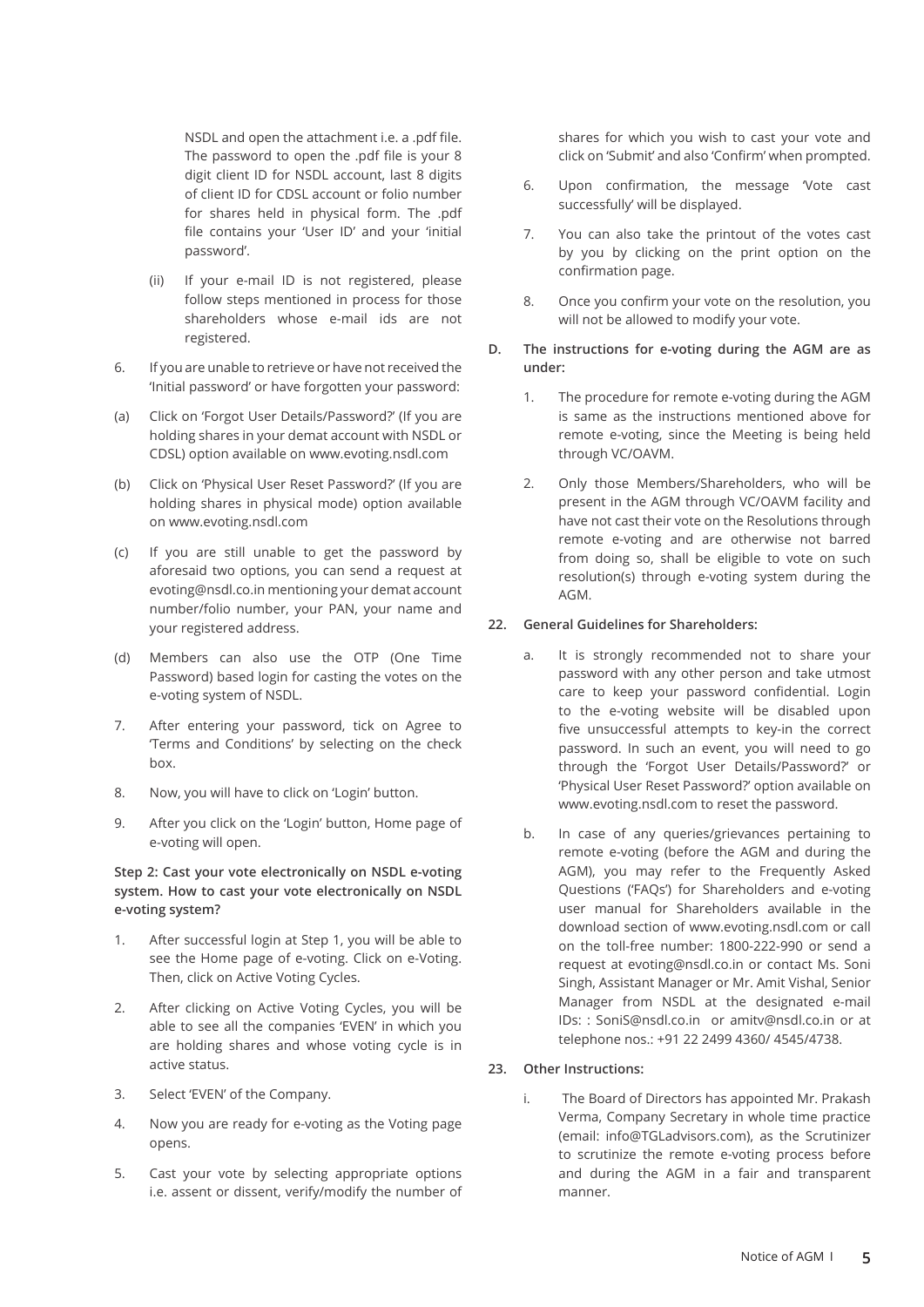- ii. The Scrutinizer shall immediately after the conclusion of voting at the AGM, unblock and count the votes cast during the AGM, and votes cast through remote e-voting in the presence of atleast two witnesses not in the employment of the Company and make, not later than 48 hours of conclusion of the AGM, a consolidated Scrutinizer's Report of the total votes cast in favor or against, if any, to the Chairman or a person authorised by him in writing who shall countersign the same.
- iii. The results declared along with the Scrutinizer's Report shall be placed on the website of the Company www.lemontreehotels.com.com and on the website of NSDL www.evoting.nsdl.com immediately after the result is declared by the Chairman or any other person authorised by the Chairman and the same shall be communicated to BSE Limited and National Stock Exchange of India Limited, where the shares of the Company are listed.

## **EXPLANATORY STATEMENT PURSUANT TO SECTION 102 OF THE COMPANIES ACT, 2013**

In conformity with the provisions of Section 102 of the Companies Act, 2013, the following Explanatory Statement sets out all material facts relating to the business under **Item No. 4** mentioned in the accompanying Notice.

The members are informed that after obtaining requisite approvals and in terms of the provisions of Companies Act, 2013, Mr. Patanjali Govind Keswani, Chairman & Managing Director of the Company was re-appointed for a period of 5 years with effect from 1st April, 2018 and on the remuneration for a period not exceeding 3 years w.e.f 1st April, 2018 as detailed below:

| 1. | <b>Basic Salary</b>      | ₹ 2,00,00,000/- per annum.                                                                                                                                                                                                                                            |
|----|--------------------------|-----------------------------------------------------------------------------------------------------------------------------------------------------------------------------------------------------------------------------------------------------------------------|
| 2. | House Rent<br>Allowance  | The expenditure incurred by the<br>Company on hiring unfurnished<br>accommodation subject to a ceiling<br>of 50% of the salary OR in case no<br>accommodation is provided by the<br>Company, the house rent allowance<br>shall be paid @ ₹ 1,00,00,000/- per<br>annum |
| 3. | Medical<br>Reimbursement | Expenses incurred on self and family<br>on actual basis                                                                                                                                                                                                               |
| 4. | Gratuity                 | Half month's salary for each completed<br>year of service                                                                                                                                                                                                             |
| 5. | Provident Fund           | Company shall contribute to Provident<br>fund as per the scheme of the<br>Company<br>or<br>Where no such PF contribution is<br>made, then the amount equivalent<br>to Provident Fund be given as part of<br>salary                                                    |
| 6. | Telephone                | Provision of two telephones at the<br>residence on actuals                                                                                                                                                                                                            |

|    | Conveyance                         | Company shall provide a Car<br>(Mercedes or equivalent) with running<br>and maintenance expenses |
|----|------------------------------------|--------------------------------------------------------------------------------------------------|
| 8. | Club facility                      | Reimbursement of one club bill upto<br>₹1,25,000/- per year                                      |
| 9. | Drivers Salary                     | As per actual subject to a maximum of<br>₹3,00,000/- per annum                                   |
|    | 10. Electricity                    | Expenses incurred at the residence on<br>actual basis                                            |
|    | 11. Mobile<br>Telephone<br>expense | Actual expenses to be paid by the<br>company                                                     |

The members are further apprised that in terms of the approval taken, remuneration can be paid to Mr. Patanjali Govind Keswani for a period upto 31st March, 2021 and accordingly it is proposed to consider and approve the same remuneration for further period of 1 year w.e.f 1st April, 2021 to 31st March, 2022. This requires the approval of shareholders of the Company.

The Nomination & Remuneration Committee & Board of Directors of the Company in their respective meetings held on May 28, 2020 and May 29, 2020 has recommended for approval of remuneration of Mr. Patanjali Govind Keswani for further period of One year w.e.f. 1st April 2021 to 31st March, 2022.

The specified information while seeking approval/consent of the shareholders as required under Schedule V is listed out hereinbelow:

## **I. GENERAL INFORMATION:**

- 1) Nature of industry: The Company is engaged in the hotel business since 2004. The Company owns and operates hotels under various brands – 'Lemon Tree Premier', 'Lemon Tree Hotels', 'Red Fox Hotels', 'Aurika', 'Keys Select', 'Keys Lite' and 'Keys Prima'
- 2) Date of commencement/expected date of commencement of commercial production: The Company is in existence since 1992 and the first hotel of the Company started its operation in 2004.
- 3) Financial performance based on given indicators: Following is the financial performance of the Company for last 3 years:

|                                                      |           |           | $(5 \ln$ Lacs) |
|------------------------------------------------------|-----------|-----------|----------------|
| <b>Financial Year</b>                                | 2019-20   | 2018-19   | 2017-18        |
| Total Income                                         | 27,324.13 | 28.264.25 | 23,813,44      |
| Profit before Depreciation<br>& amortisation and Tax | 6.233.69  | 6,828.65  | 4.604.26       |
| Profit/(Loss) after tax                              | 3.229.52  | 6,306.58  | 2,214.25       |

4) Export performance and net foreign exchange collaborations:

Following is the export performance of the Company for last 3 Years:

|                                |                    |         | (₹ In Lacs) |
|--------------------------------|--------------------|---------|-------------|
| <b>Financial Year</b>          | 2018-19<br>2019-20 |         | 2017-18     |
| Earning in Foreign<br>Currency | 1574.03            | 2289.56 | 2085.99     |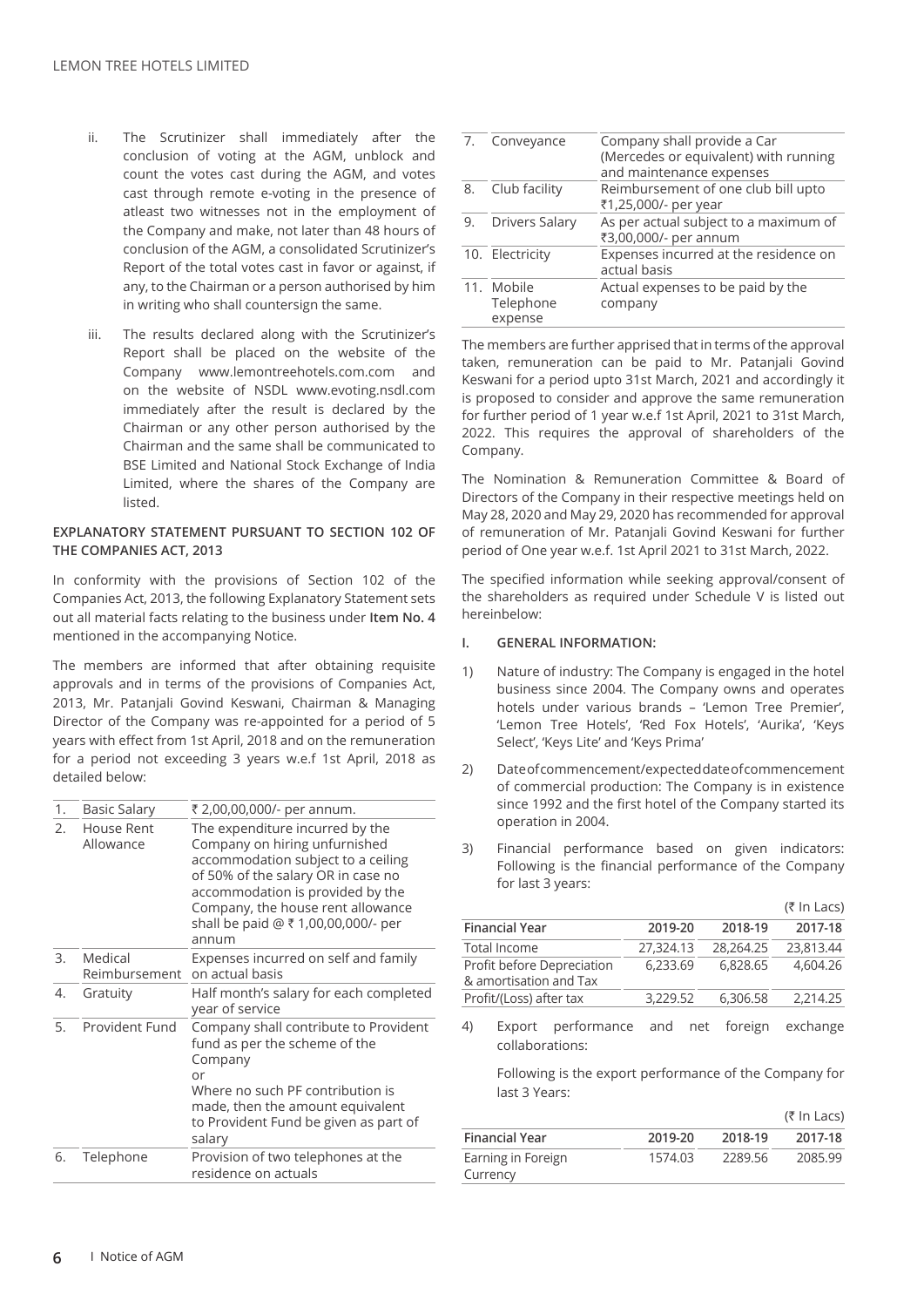Further, there is no foreign collaboration in the Company.

- 5) Foreign investments: The foreign investments in the company stand at ~34.46% of the issued and paid up Share Capital of Company.
- **II. INFORMATION ABOUT MR. PATANJALI GOVIND KESWANI:**
- (1) Background details:
	- 1. Name : Mr. Patanjali G. Keswani
	- 2. Designation : Chairman & Managing Director
	- 3. Age(DOB) : 61 Years (09.02.1959)
	- 4. Experience : 35 Years

Mr. Patanjali G. Keswani is B. Tech in Electrical Engineering from IIT Delhi and PGDBM (Finance and Marketing) from IIM Kolkata. He has had 15 years of experience with The Taj Group of Hotels, where his last role was as Senior Vice President & Chief Operating Officer of Taj Business Hotels. Subsequently he also worked with A.T. Kearney Inc., as Director in their India Office before promoting Lemon Tree Hotels in 2002 and since 03.08.2002, he has been associated with Lemon Tree Hotels in the capacity of Director and since 7.10.2002 in the capacity of Managing Director and was re-appointed as the Chairman & Managing Director for a period of five years w.e.f. 1st April, 2018. Further, he was also appointed as Chairman & Managing Director of Fleur Hotels P Ltd, subsidiary of Lemon Tree Hotels Ltd. with effect from 1st January, 2015, however, he is drawing remuneration from Lemon Tree Hotels Ltd. only.

- (2) Past remuneration: During the previous financial year ended on 31st March, 2020, Mr. Patanjali G. Keswani earned a remuneration of  $\bar{\tau}$  348.47 Lakhs approx in the capacity of Chairman & Managing Director of the Company, which includes the expenses incurred with respect to the Company Car provided to him.
- (3) Recognition or awards:

Under the leadership of Mr. Patanjali G. Keswani, it has been constant endeavour of the Company to provide high quality services at the right prices to its customers, which is evident from the various awards received by the Company from time to time, some of the awards received by the Company during the year 2019-20 are enumerated herein below:

- Best Differently Abled Friendly Hotel at FICCI Travel & Tourism Excellence Awards 2019
- Best 3 star Hotel at FICCI Travel & Tourism Excellence Awards 2019
- Awarded BW Pure: Purpose-Led Brand Award 2019
- Won IT Excellence Award by The Indian Express group
- Felicitated by Schneider Electric with the 'Best Responsive Award'
- Amity Corporate Excellence Awards for Best CSR Practices, 2019 by Amity School of Science and Technology
- (4) Job profile and his suitability:

Mr. Patanjali G. Keswani has been associated with the Company since 2002, when he anticipated the enormous latent demand for a right-priced upscale hotel product in India and launched Lemon Tree Hotels in 2002. He is the pioneer of the mid market hotel segment in India and has created the 'low cost carrier' equivalent of the hotel industry.

Mr. Keswani was inducted into the FHRAI (The Federation of Hotel and Restaurant Associations of India) Hall of Fame in 2010 and was also awarded the SATTE 2010 Hotelier for 'Best Mid-Market Developer' of hotels in India. He was also honoured by IIT Delhi for outstanding contributions made by him as an Entrepreneur. He was again inducted into the 'Hall of Fame' at the Hotelier India Awards held in Gurgaon in 2012. Under his leadership, Lemon Tree Hotels is today the fastest growing and largest mid-market and upscale hotel chain across India and has set new benchmarks in the hotel industry and got listed on 9th April, 2018.

(5) Remuneration proposed in comparison with respect to remuneration in the industry:

The proposed remuneration is as detailed in this explanatory statement, which is proper for a person of his caliber in the hotel industry and for the contribution made by Mr. Keswani for making Lemon Tree Hotels Limited a valued brand in India.

(6) Pecuniary relationship directly or indirectly with the company, or relationship with the managerial personnel, if any,

Apart from the managerial remuneration received by Mr. Patanjali G. Keswani, he also holds 2,78,41,564 Equity Shares of  $\bar{\tau}$  10/- each of the Company in his individual capacity and doesn't have any pecuniary relationship with any other managerial personnel.

(7) Number of Meetings attended during the year;

Mr. Keswani has attended five(5) Board meetings of the Company held during the last FY 2019-20 and two(2) Board meetings held during the FY 2020-2021 till date.

(8) No(s) of Other Directorships and Membership/ Chairmanships of Committees of other Board of Mr. Keswani:

Mr. Keswani holds directorships on Board of 17 other companies. He also holds membership and Chairmanship in 5 committees of other Boards. The details of the same are given in Annexure-A to this notice.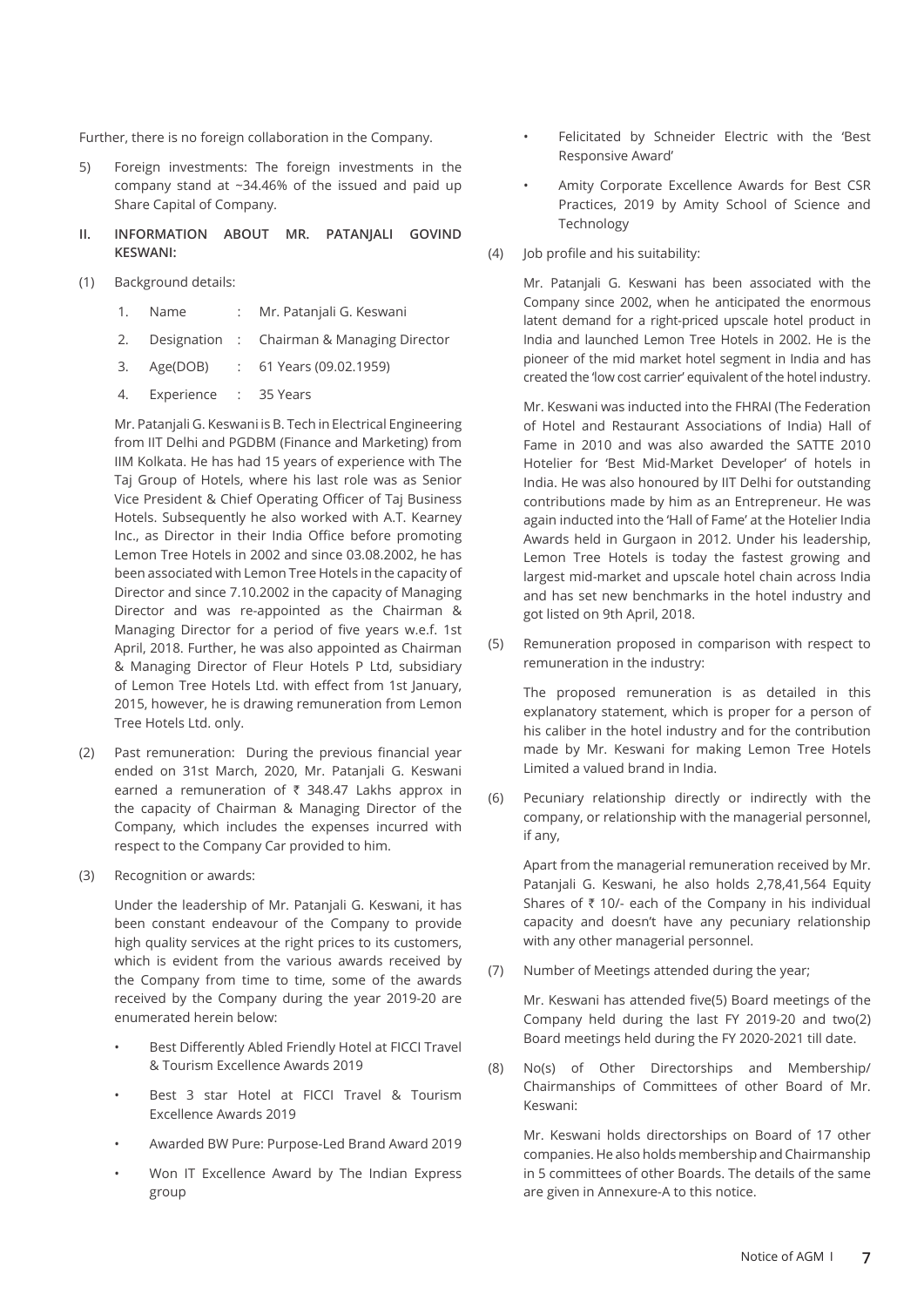#### **III. OTHER INFORMATION:**

Reasons for loss or inadequate profits, steps taken for improvement and expected increase in profits: Due to the depressed market conditions, the profits of the Company have been affected. The Company has taken various sales and marketing initiatives to increase revenue, which are showing positive results and the Company is expecting an increase in the profitability in the coming years.

The disclosures in respect of remuneration package and other details of all the Directors has been given at appropriate places in the Corporate Governance Report, annexed to the Board's Report, as applicable.

The Board therefore recommends the Special Resolution for approval of the Members of the Company for the payment of the remuneration as detailed in this explanatory statement for a period of 1 year w.e.f. 1st April, 2021.

This explanatory statement together with the accompanying notice shall be treated as an abstract of the terms of payment of remuneration to Mr. Patanjali G.

Keswani as required under Section 190 of the Companies Act, 2013.

Mr. Patanjali G. Keswani, himself, and Mr. Aditya Madhav Keswani(Son of Mr. Keswani), Director of the Company, being relative may be deemed to be concerned or interested in the resolution. Save and except the above, none of the other Directors, key managerial personnel of the Company and their relatives are, in any way, concerned or interested in the resolution.

The Board recommends the Special Resolution for approval of the members.

> **BY ORDER OF THE BOARD For LEMON TREE HOTELS LIMITED**

**Sd/- NIKHIL SETHI DATE: 28.08.2020 GROUP COMPANY SECRETARY & GM LEGAL PLACE: New Delhi Membership No:A18883**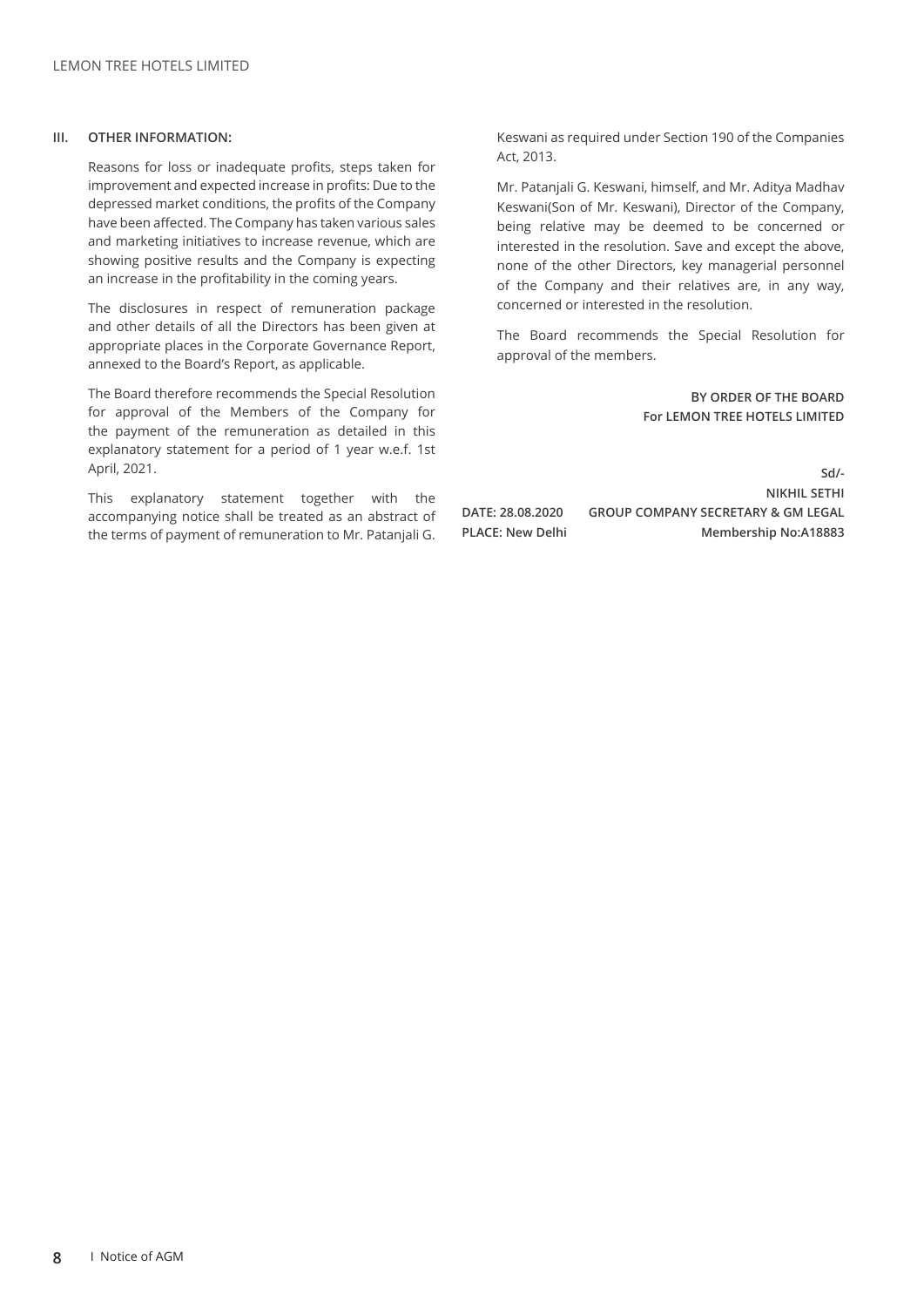**Details of Directors seeking re-appointment/payment of remuneration at the Annual General Meeting of the Company pursuant to Regulation 36 of the SEBI (Listing Obligations & Disclosure Requirement) Regulations, 2015 and Secretarial Standard-2 on General Meetings issued by the Institute of Company Secretaries of India.**

#### **1. Mr. Patanjali Govind Keswani, Chairman & Managing Director**

For brief profile, please refer to item no. 4, read with the explanatory statement of the notice of Annual General Meeting. Further, details of entities in which Mr. Patanjali Govind Keswani, holds directorship, Chairmanship / Membership of Committees of their Board and and details of committees position held in the Company are given herein below.

| S.<br>No. | Name of the Companies                          | <b>Position held</b>                        | Name of the Committees of the Chairman/<br><b>Board</b> | Member   |
|-----------|------------------------------------------------|---------------------------------------------|---------------------------------------------------------|----------|
| 1.        | Lemon Tree Hotels Limited                      | Chairman and<br>Managing Director Committee | Corporate Social Responsibility                         | Member   |
|           |                                                |                                             | Stakeholder's Relationship<br>Committee                 | Member   |
|           |                                                |                                             | Risk Management Committee                               | Chairman |
|           |                                                |                                             | <b>Finance Committee</b>                                | Chairman |
|           |                                                |                                             | General Management<br>Committee                         | Chairman |
|           |                                                |                                             | <b>Share Allotment Committee</b>                        | Member   |
|           |                                                |                                             | Nomination & Remuneration<br>Committee                  | Member   |
| 2.        | Fleur Hotels Private Limited                   | Chairman and<br>Managing Director Committee | Corporate Social Responsibility                         | Chairman |
|           |                                                |                                             | <b>Finance Committee</b>                                | Chairman |
|           |                                                |                                             | <b>General Management</b><br>Committee                  | Chairman |
|           |                                                |                                             | <b>Share Allotment Committee</b>                        | Chairman |
| 3.        | Hamstede Living Private Limited                | Director                                    |                                                         |          |
| 4.        | <b>Carnation Hotels Private Limited</b>        | Director                                    | Corporate Social Responsibility<br>Committee            | Chairman |
| 5.        | Unistar Hotels Private Limited                 | Director                                    |                                                         |          |
| 6.        | Spank Management Services Private Limited      | Director                                    |                                                         |          |
| 7.        | Toucan Real Estates Private Limited            | Director                                    |                                                         |          |
| 8.        | Red Fox Hotel Company Private Limited          | Director                                    |                                                         |          |
| 9.        | Lemon Tree Hotel Company Private Limited       | Director                                    |                                                         |          |
| 10.       | Sparrow Buildwell Private Limited              | Director                                    |                                                         |          |
| 11        | Crow Real Estates Private Limited              | Director                                    |                                                         |          |
| 12        | Myna Real Estate Private Limited               | Director                                    |                                                         |          |
| 13        | <b>Garnet Hotels Private Limited</b>           | Director                                    |                                                         |          |
| 14        | Redstart Real Estate Private Limited           | Director                                    |                                                         |          |
| 15        | Oceanus Development Company Private<br>Limited | Director                                    |                                                         |          |
| 16        | Jessamine Stays Private Limited                | Director                                    |                                                         |          |
| 17        | Madder Stays Private Limited                   | Director                                    |                                                         |          |
| 18        | Poplar Homestead Holdings Private Limited      | Director                                    |                                                         |          |

#### **2. Mr. Ravi Kant Jaipuria, Director**

Mr. Ravi Kant Jaipuria, born on 28/11/1954, aged 65 years is a non-executive Director nominated by RJ Corp as a Director on our Board, liable to retire by rotation. He has completed his higher secondary education from Delhi Public School, Mathura Road, New Delhi, India. He has an established reputation as an entrepreneur and business leader and is the only Indian to receive PepsiCo's International Bottler of the Year award, which was awarded in 1997. He is a promoter and Director of Varun Beverages Limited and RJ Corp and has nearly 30 years of experience the food and beverages industry.

Mr. Ravi Kant Jaipuria was appointed as Director of the Company w.e.f. December 23, 2003 and has not drawn any remuneration from this Company.